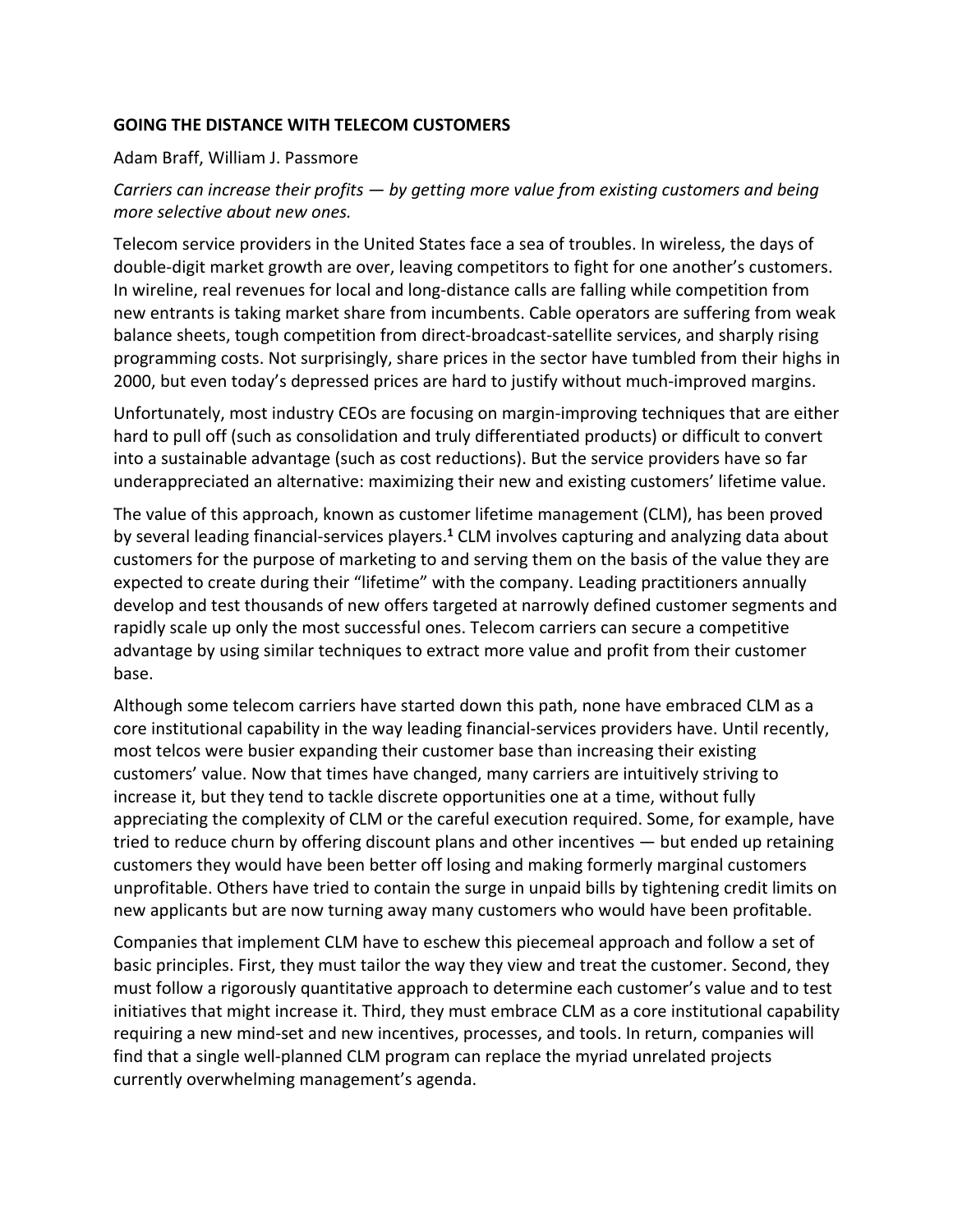Adopting CLM is undoubtedly a challenge, requiring nothing less than a transformation in the way carriers think about and approach consumers. The carriers must balance their efforts to acquire new customers with efforts to maximize the value of existing ones. They must replace "gut-feel" decision making with decisions based on quantitative facts. And throughout the organization, they must develop the skills and mentality required to treat customers by value.

But the potential payoff from CLM should put it at the top of any senior-management group's agenda. This technique's advanced practitioners, such as Capital One Financial and USAA, have built a vital competitive edge, and the first telecom carriers to move beyond today's early CLM efforts should enjoy the same advantage. Our analysis of best-in-class practitioners of CLM suggests that a typical wireless-service provider implementing it effectively would generate a 4 to 5 percent margin increase in earnings before interest, taxes, depreciation, and amortization (EBITDA) in 18 to 24 months — roughly on par with margin increases from industry consolidation and product differentiation. CLM's advantage over them is that it is very much under the senior-management team's control and, done well, likely to provide a sustainable edge.

CLM's potential isn't limited to telecom service providers, cable operators, and ISPs in developed markets; it applies equally well to telecom companies in emerging markets and to businesses in other industries, including express parcel companies, software providers, and health care payers. We illustrate the following discussion mostly with examples from US wireless carriers, but similar CLM programs could be crafted for other kinds of companies anywhere in the world.

### **THE WIRELESS CONUNDRUM**

The outlook for US wireless carriers is challenging. They can no longer grow by acquiring new customers; in fact, their new customers are increasingly likely to have migrated from other carriers, and that will be especially true with the coming of portable telephone numbers.**<sup>2</sup>** Indeed, churning will account for as much as 80 percent of new customers in 2005. But trying to retain people through better service or innovative new offers will add costs when carriers are anxious to rein them in. At the same time, the carriers' average revenue per user (ARPU) is falling because customers have been slow to adopt new data services, competition is driving down prices for voice calls, and new customers spend less money than existing ones.

Across the industry, measurements and projections of customer lifetime value — the present value of all future revenues and costs associated with the average customer — reflect this tough environment. Subscriber growth rates and average customer lifetime values are falling. Few carriers have offset this decline, or can expect to, by increasing their market share. As a result, the value of their aggregate customer base (the product of the average customer's lifetime value and the number of subscribers) has been flat or falling.

All this means that wireless carriers will have difficulty meeting the expectations of their shareholders as implied by their current stock prices. To justify these prices, the typical carrier will need, by 2008, to have simultaneously limited its ARPU erosion to 1 percent a year and reduced its churn by 9 percent, its acquisition costs by 20 percent, and its service costs by 9 percent. Without fundamental change, meeting all four targets at once presents a spectacular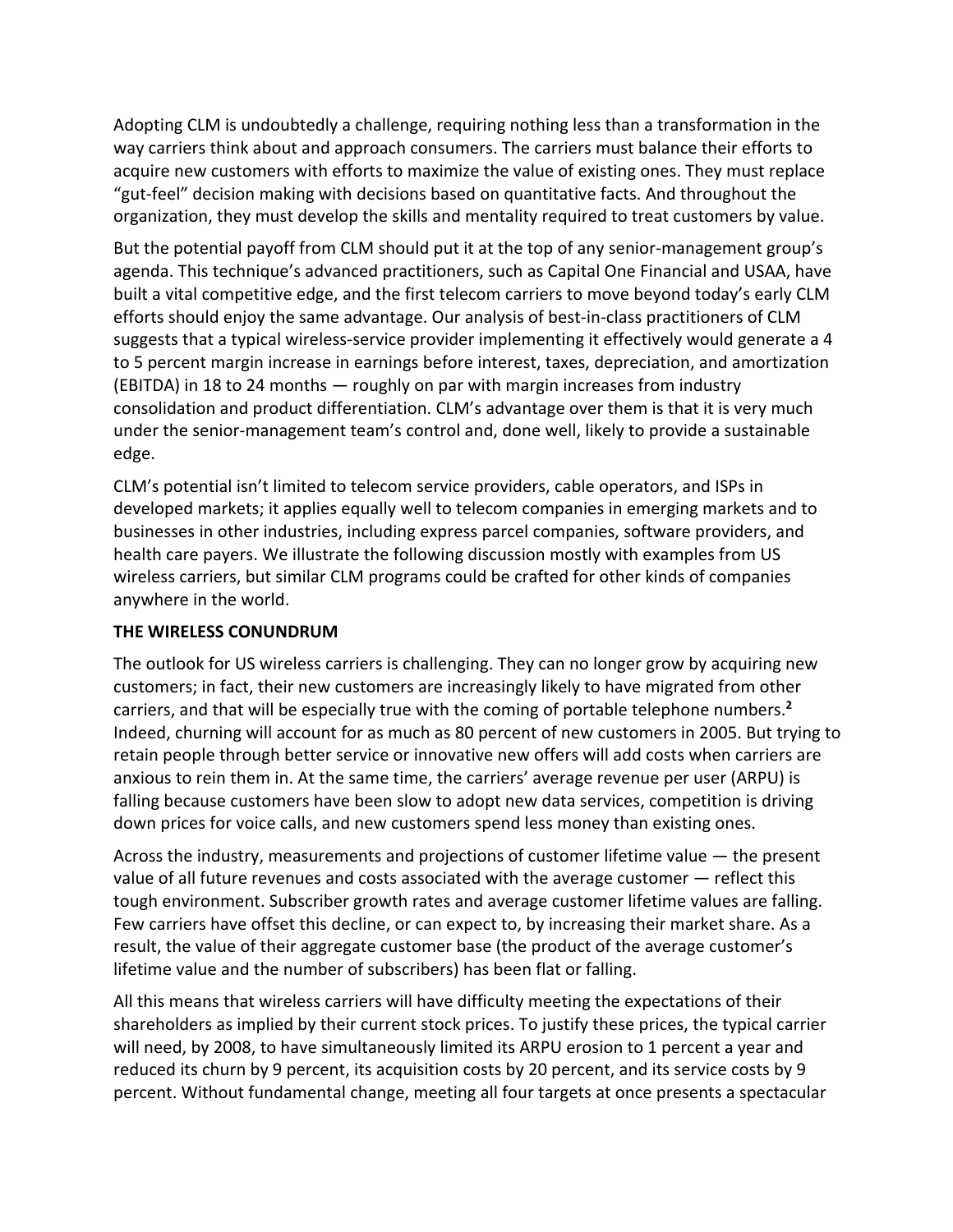challenge, and it is therefore more reasonable to assume that share prices will probably languish for a considerable time.

There is, however, a ray of hope. Average-customer-lifetime-value figures hide sharp variations among customers — variations caused, for example, by differences in their usage, their reliance on customer care, and their propensity to roam off the network. All customers generate costs and revenues in different ways during their lifetime with a company. Some are recurring and predictable, others one-offs. To reverse the decline in aggregate customer lifetime value, carriers need to tailor the way they serve customers in order to reflect these variations.

In the wireless industry, 11 drivers of costs and revenues determine the lifetime value of customers. Before they sign up, a company invests in efforts to attract them. Over their lifetime with it, all of them generate recurring monthly revenues by paying for their basic plan and generate costs by using the network and the facilities for customer care. However, at any moment, customers may give a one-off boost to a company's revenues by upgrading their services or purchasing additional products  $-$  or shrink its revenues by downgrading their services or quitting altogether. Similarly, the company can incur one-off costs by offering benefits to persuade customers to renew their subscriptions, to stop them from churning to competitors, or to win them back when they have. CLM requires companies to move away from a "one-size-fits-all" approach by developing the institutional ability to optimize all drivers of customer value and the relationships between them.



# **Exhibit 1: Customer Value Drivers**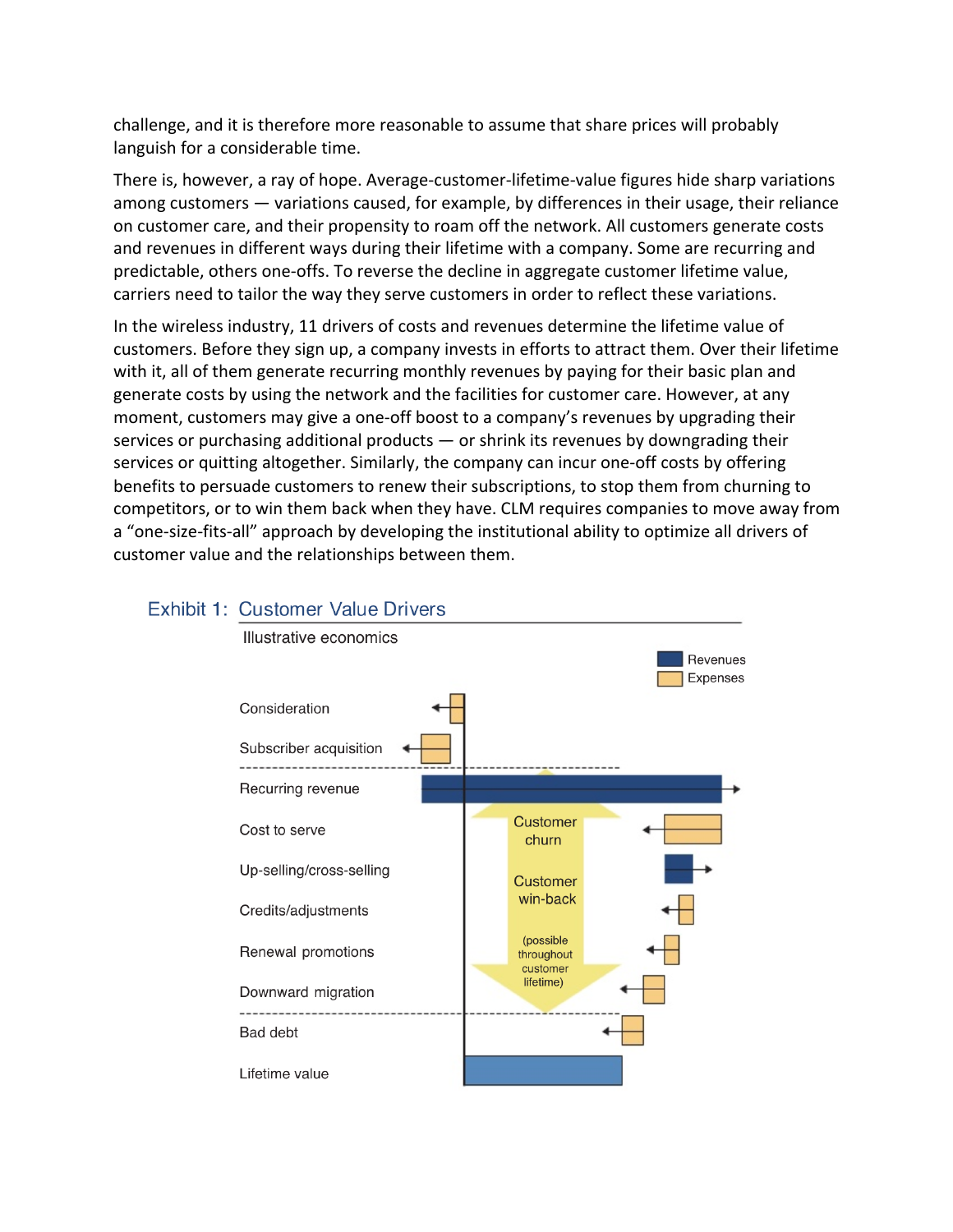### **A RECIPE FOR CLM**

To implement CLM, a company must segment its customer base by value and calculate the lifetime value of each of its existing customers. At one wireless carrier, this initial analysis revealed that 15 to 20 percent of them were actually destroying value. A carrier must next quantify the potential impact of improving all of the lifetime-value drivers and analyze how they are interrelated. In this way, it can anticipate the effect of improving downstream drivers (such as churn and bad debt) on related upstream drivers (such as acquisitions). It will then be able to test new policies and offers aimed at increasing the value of any specific segment and to roll out the most successful of them across the organization.

### **KNOW YOUR CUSTOMER'S WORTH**

The first step in launching a CLM program is to build a model that calculates the lifetime value of individual customers. Data can be drawn from a number of sources: the billing system, the network usage database, and customer service records. For a wireless carrier, the data must include, by customer, expected direct recurring revenues, interconnection and roaming revenues and costs, recorded network usage, the use of customer service, payment behavior, and forecasts (based on the propensity to churn) of the customer's lifetime with the company. Cost and revenue data need to be disaggregated. While a few carriers have done so, many are still averaging too many costs (for instance, customer service, bad debt, and off-network usage) over the entire customer base — an approach that can lead to profoundly mistaken conclusions about the profitability of customers.

Using this model, the carrier must then test the relationships between upstream and downstream drivers to answer questions such as "How much does our low credit hurdle on new customers push up bad-debt levels later?" and "How much does above-average use of customer service diminish a high-revenue customer's value?" Once the carrier understands linkages of this kind, it can calculate the direct and indirect effects of potential marketing and other operational initiatives on all related drivers and thereby avoid unintended consequences.

Consider, for example, an initiative to reduce churn. With the help of prediction models, many wireless carriers proactively get in touch with customers they consider likely to leave them. Usually, however, only a small proportion of the target customers are truly thinking about quitting the carrier, and the cost per customer saved often exceeds \$1,000. Some carriers have learned from these expensive campaigns to wait for customers to call in and threaten to quit. (Wireline carriers don't always enjoy this luxury, since customers can often simply sign up with a new provider.)

Customers can bluff about their intentions in order to get incentives such as new handsets. Yet many of these customers may already be economically unattractive, and the carrier could be better off without them. Unless it can identify the worth of each of the customers threatening to quit and treat them accordingly, even a conceptually robust retention program typically fails to capture considerable value — and on occasion destroys value. CLM is about instilling, throughout the organization, the rigor needed to avoid such errors.

# **A WAY OF LIFE, NOT A ONE-OFF PROGRAM**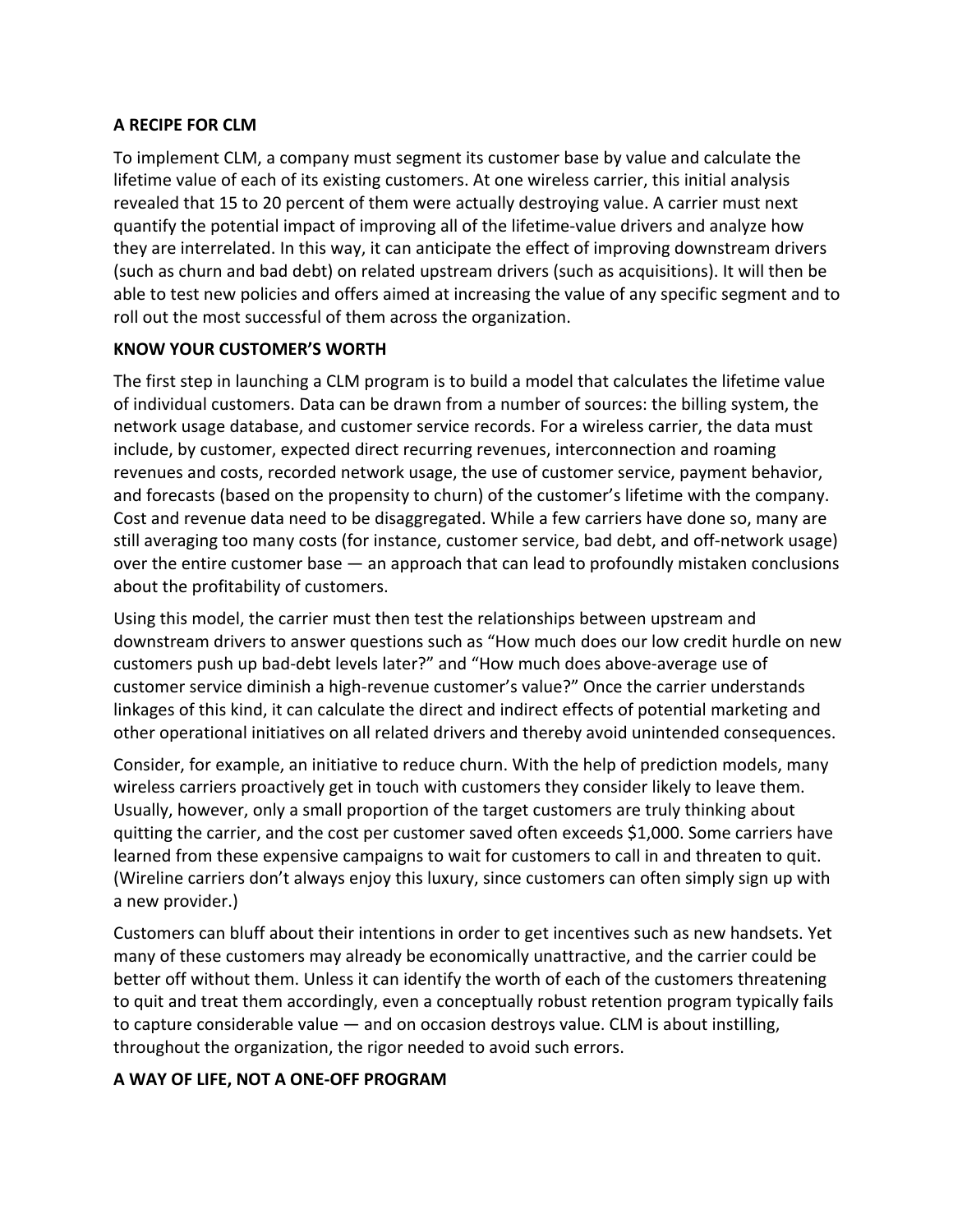Once a carrier thoroughly grasps the potential of these drivers and how they are interrelated, it will better understand how to respond to particular problems, such as a spike in churn or a slowdown in cross-selling or upselling.

Consider bad debt, a growing problem for most carriers as they attract younger and less creditworthy customers. The root cause may lie less with the collections department than with the company's acquisitions practices. A certain carrier, hungry for customers, set low credit hurdles for new ones and saw its bad debt increase from 3.9 percent of revenue to more than 6 percent during 2002. At the other extreme, some carriers screen for credit stringently at acquisitions and thus have very little bad debt but forgo a good deal of value. (A number of carriers currently turn away, on credit grounds, 35 to 45 percent of their applicants, many of whom could have been value contributors if managed properly.) Other companies screen for credit more sensitively, but their customer-care agents and retailers have incentives to bypass the credit checks and to sign up undesirable customers who ultimately saddle them with bad debt.

Building CLM capabilities will also allow a carrier to examine the usage, characteristics, and behavior patterns of its subscriber base systematically and to identify ways of boosting the value of particular segments. By capturing the inbound and outbound calling profile of each customer, for instance, the carrier can identify how and when he or she uses the phone and can then tailor offers to stimulate new usage patterns and to boost retention. If a customer, say, never calls between the hours of 10 AM and 11 AM, offers providing free on-network calls during this period have been shown to stimulate additional usage not only for that hour but also throughout the day. Further, these customers' perception that they are receiving increased value reduces their chances of churning, and the shift in network usage away from the peakusage hours helps limit capital expenditures.

This is a more nuanced way of serving customers than a majority of wireless carriers (and telecom companies in general) currently follow. Most of them target the segments that have the highest average revenues per user; for example, they offer business users nationwide plans with a large number of "anytime" minutes. But the lifetime value of even high-ARPU customers can be sharply different when a company takes into account the costs of serving them throughout the life cycle — such as when they take the idea of "unlimited nights and weekends" literally.

Practicing CLM effectively is an open-ended endeavor, not a one-off blitz of marketing or customer service initiatives lasting six months. The operator must constantly and routinely test, track, quantify, and roll out new initiatives that target specific customer segments across each value driver. Indeed, the financial institutions that first developed CLM as a core institutional capability run thousands of marketing tests each year.

In addition, CLM provides the foundation for efforts to identify and capture broader opportunities in functional areas such as branding, pricing, and channel strategy. Understanding the value of customers who come through different channels can, for instance, allow management to make smarter decisions about which types of retail stores would be the best partners.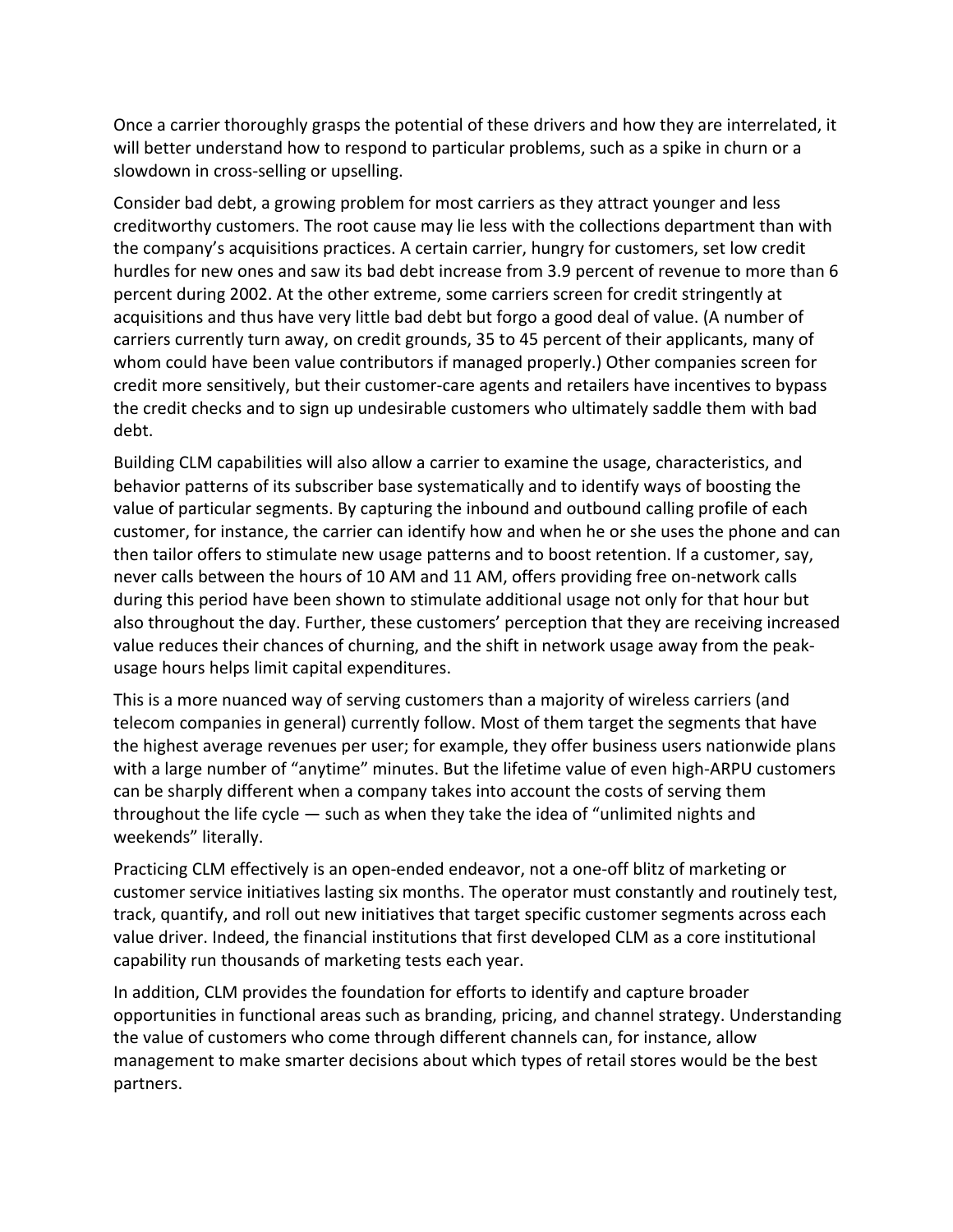### **GETTING IT RIGHT**

Many CEOs may be justifiably wary of what appears at first blush to be an IT-intensive solution. They might have invested quite heavily in customer-relationship-management applications that provided a limited return on investment (ROI) — and still have in the queue a number of CRMoriented IT projects. The failure of most CRM investments to deliver satisfactory returns has many causes, but chief among them is the failure of companies to appreciate the need to build a detailed understanding of customer economics, to adopt a test-and-learn mind-set, and to reward cooperation across functions and business areas. In effect, the companies viewed IT systems as the answer, not as a tool.

The silver lining is that many telecom service providers now have much of the IT infrastructure they need to embrace customer lifetime management. CLM requires two critical IT capabilities. The first is analytics: a carrier must be able to aggregate data about customers from numerous internal sources (including the network, call centers, and retail stores) and from external sources such as credit agencies. An analytic-services group must then be able to extrapolate the useful metrics, in particular the current lifetime value of customers, their propensity to churn, and an accurate ROI for any new marketing initiative affecting them. This is challenging work and requires a team that possesses strong data-management, statistical, and financial-analysis skills.

In the past, mining customer records for value had an uncertain outcome. But because CLM works backward from a business objective — maximizing the aggregate lifetime value of customers — to the data required to fulfill it, the job of the analysts is much clearer and their efforts are more likely to generate practical, quantifiable strategies. Many data-warehousing projects, in stark contrast, are characterized by heavy IT investments based on poorly defined and quantified business benefits.

The second essential IT capability for CLM is operational. The carrier must capture and deliver customer information quickly to customer-facing channels, such as retail stores and call centers, so staff members know what treatments applied to which customers will add the most value. In addition, call centers need technology that can help them provide differentiated service to their customers — for example, a well-designed interactive voice-response system that makes it possible to navigate through touch-tone menus and provides simple information quickly but doesn't prevent high-value customers from reaching live agents or eliminate opportunities to cross-sell goods and services to likely buyers. Carriers don't need to develop all these IT capabilities at once: successful CLM pioneers built their technology systems step by step, and a majority of carriers already have enough of the required infrastructure from past CRM investments.

If the IT challenges of implementing CLM are easier than they appear, the channel and organizational challenges are frequently underestimated. Well-intentioned CLM initiatives can fail if they ignore the practical complexity of driving systematic change across channels. The necessary changes aren't limited to deploying the latest voice-response units in call centers or Web-based technologies. The ability to test offers quickly and continually requires unprecedented flexibility and coordination within and between channels; agents manning inbound call centers, for instance, must be prepared for questions about a new offer in retail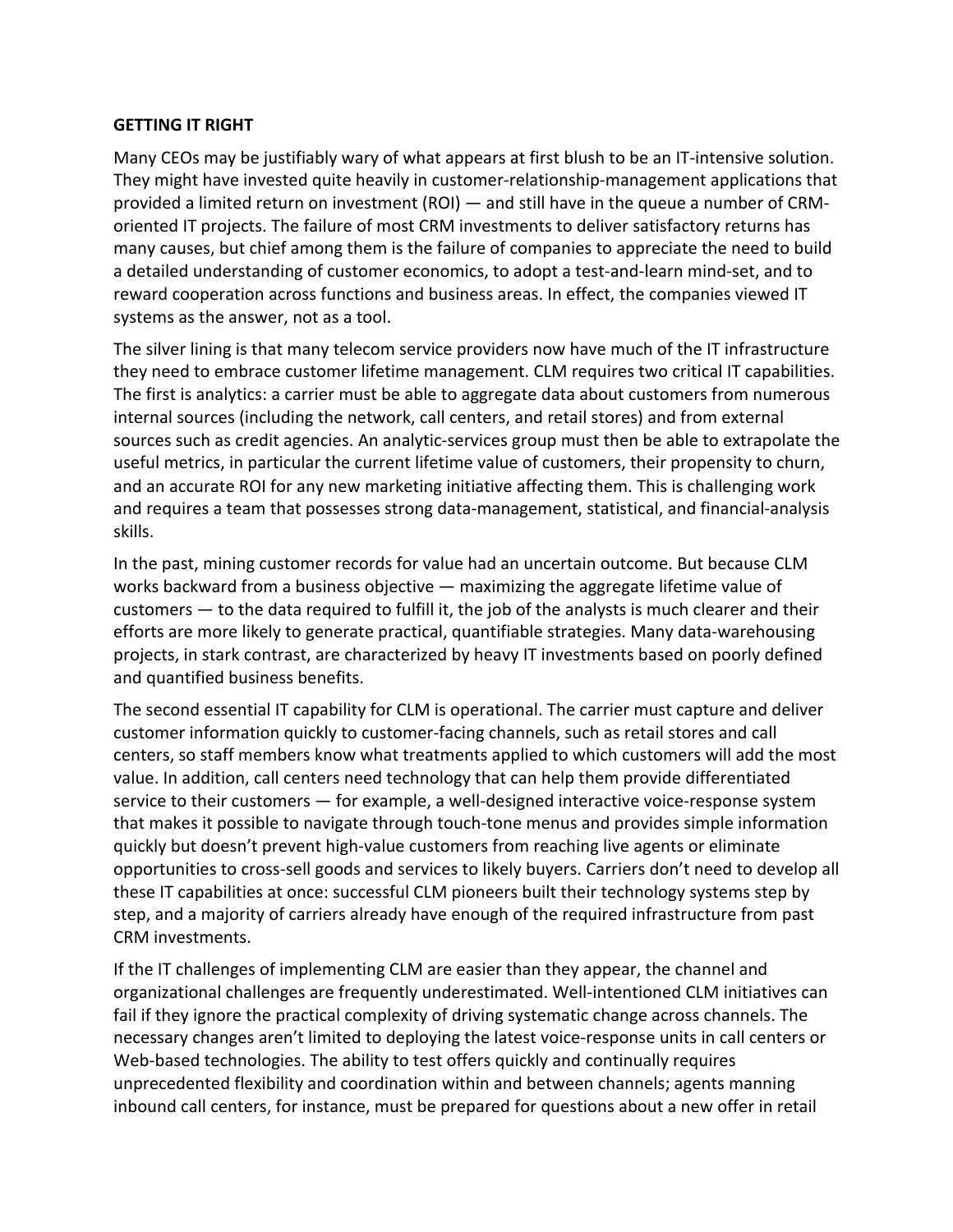stores. Sales representatives must accept the idea of tailoring different treatments to different customers and trying out new pilot programs whose results are then communicated back to marketing. Changing the way customer-facing employees act, though difficult to do, can generate immediate financial returns.

The "softer" cultural changes needed for success will be a particular challenge for telcos. The whole organization must shift some attention from acquiring new customers to maximizing the lifetime value of those already on board. Leaders must relinquish experience and intuitive decisions and adopt the more data-based CLM approach. The front line must be equipped and willing — to treat customers with a different value differently. And everyone, from marketing to the customer service organization, must overcome the instinct to develop initiatives in organizational "silos" and instead work together on common priorities.

McKinsey's experience with transformation programs shows that four conditions must be met before people will change their behavior.**<sup>3</sup>** A first but often overlooked step is simply to communicate clearly to all employees the logic and importance of CLM. Senior management must actively and consistently model the desired new behavior. Carriers will need to create performance metrics and incentives such as the balanced scorecard to reinforce CLM practices. Many may have to restructure their marketing organizations to strike the right balance between acquiring new customers and boosting the value of existing ones. Finally, carriers must ensure that their people have the skills and knowledge to be successful. This may entail augmenting staff skills, especially in analytics and customer-facing roles, through a combination of training, formal and informal coaching, and hiring.

Leading-edge CLM practitioners in financial services have the "analyze, test, roll out" mentality of CLM ingrained throughout the organization. Telecom carriers won't succeed in implanting this mind-set merely by mandating it. But carriers — whether they compete in the US wireless, the European wireline, or the Asian cable industry — will develop a matchless competitive advantage if they choose to build the organizational, channel, and IT capabilities needed to identify and capture opportunities to raise their customers' lifetime value.

# **NOTES**

Adam Braff is an associate principal and William Passmore is a principal in McKinsey's Washington, DC, office; Michael Simpson is an associate principal in the Stamford office.

# *The authors would like to acknowledge the valuable contributions of Ashley Williams to this article.*

**1** CLM differs in several important respects from the more familiar customer relationship management (CRM) as it is commonly deployed. CRM is typically an enterprise-softwarefocused solution that helps companies both to undertake analytics of customer behavior along one or more dimensions, such as estimating a customer's propensity to churn, and to manage customer sales and service interactions.

**2** The US Federal Communications Commission is scheduled to require US carriers to implement portability at the end of 2003.